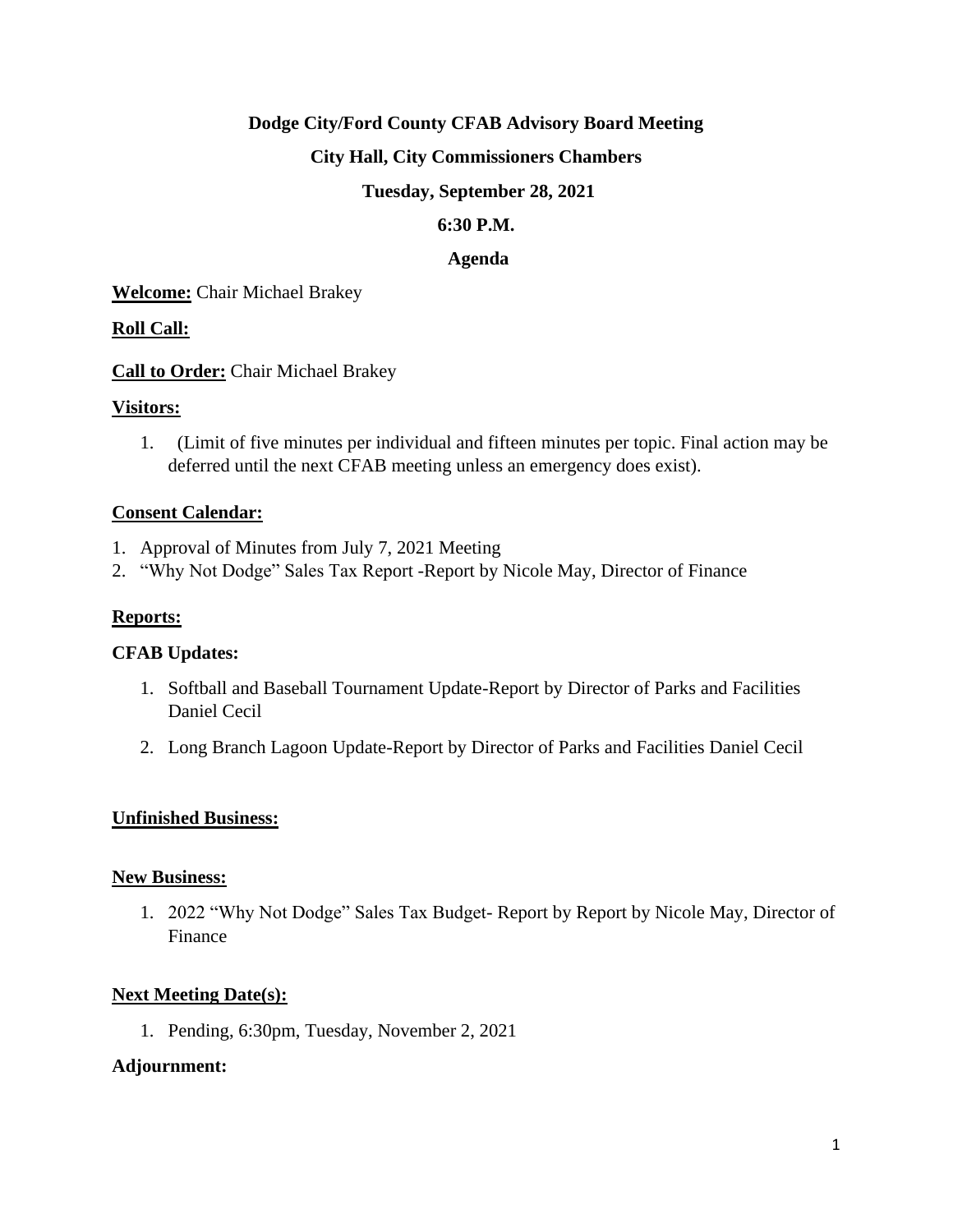# **Dodge City/Ford County CFAB Advisory Special Board Meeting**

## **City Hall, City Commission Chambers**

## **Wednesday, July 7, 2021**

## **6:30 P.M.**

#### **Minutes**

**Welcome:** Chair Michael Brakey

**Roll Call:** Michael Brakey, Michael Burns, Mike Martinez, Mike Laskowsky, Martha Mendoza (Absent), Hugo Rodela, Angela Unruh, Mayor Rick Sowers, County Commissioner Kenneth Snook, City Manager Nick Hernandez, and County Administrator JD Gilbert

#### **Call to Order:** Chair Michael Brakey

**Visitors:** There were no visitor remarks.

## **Consent Calendar:**

- 1. Approval of Minutes from April 20, 2021 Meeting
- 2. "Why Not Dodge" Sales Tax Report- Finance Director Nicole May provided an overview and update on the sales tax fund. She reported that the sales tax has been up year to date and collections show above target. In addition, she clarified questions from the board.

Michael Martinez made a motion to approve the consent calendar and Michael Burns seconded. The motion passed 6-0.

## **Reports:**

- 1. Softball and Baseball Tournament Update-Report by Interim Director of Parks and Facilities Daniel Cecil- Mr. Cecil explained that 16,000 visitors have come through gates for tournaments and that the revenues after registration were \$28,085. Local businesses have also been recognizing the impact of the tournaments as well. He added that the forty-eight tournament starts on Friday with 44 teams registered. In addition, there will be a kick ball tournament August 14 and Adult Co-Ed Tournaments in September. They are also working on improving scheduling. Cavalier Field is being utilized for older age groups and working around existing schedule. The goal is to offer 16 tournaments next season.
- 2. Roller Skates for United Wireless Arena & Boot Hill Casino and Resort Conference Center-Report by City Manager Nick Hernandez. The City Manager remarked that roller skating would help fill in gaps for entertainment in the community during the off season for the arena and would provide enhanced opportunities. Hernandez explained that this was a sole source purchase as Riedel industry leader for skates. Delivery is anticipated to take 6 to 8 weeks with skating to begin at the Arena in August. The City Manager requested approval from CFAB for the purchase. The City and County Commissions had approved the purchase at their respective meetings previously.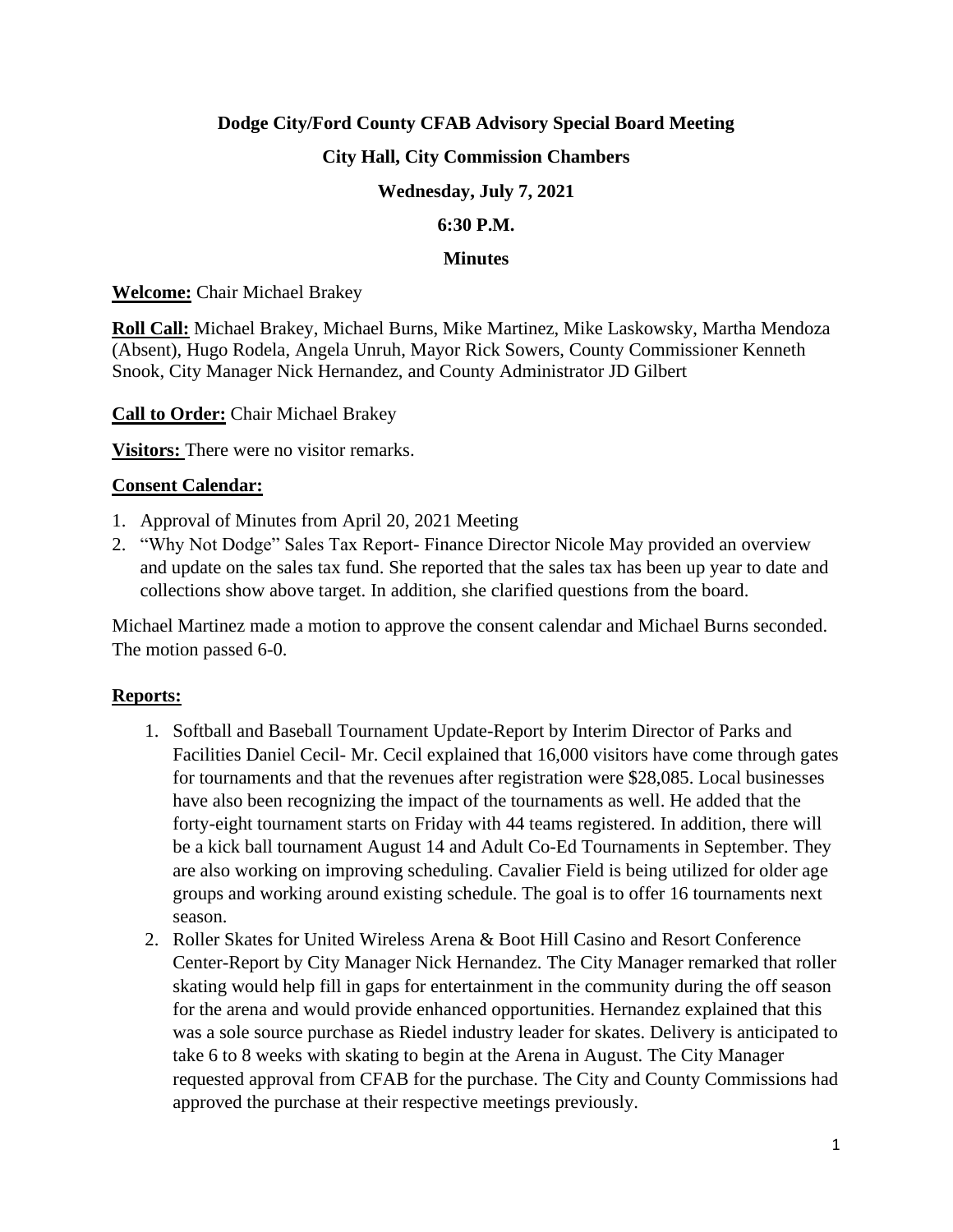Michael Martinez made a motion to approve the purchase of the skates and Angela Unruh seconded. The motion passed unanimously.

## **Unfinished Business:**

1. There was no unfinished business.

## **New Business:**

1. 2022 "Why Not Dodge" Sales Tax Budget Discussion- Report by Nicole May, Director of Finance. May provided information for the 2022 "Why Not Dodge" sales tax budget and mentioned that the Joint Commissions will also meet in July to discuss it. She remarked on the increased sale tax 5% when compared to 2020 numbers. However, she wanted to clarify that the Aquatics Park revenue 2020 varies since the facility was not open the total number of days and was working at a reduced capacity. She also mentioned the possible change with the outdoor water park if the City takes over operation. To consider this the Commissions will review three possible budget options. In addition, Field Sports expenses have been left comparable to prior years and the same with Administration costs. On Motor Sports, the operators will be in their second year of contract in 2022. There is also \$41,000 in capital outlay for a few projects. The Special Events Center has not requested an increase for their subsidy. The City and County Commissioners will be discussing efforts to fund depreciation at their upcoming meeting.

## **Next Meeting Date(s):**

- 1. Pending, 6:30pm, Tuesday, September 28, 2021
- 2. Pending, 6:30pm, Tuesday, November 2, 2021

**Adjournment:** Mike Laskowsky made a motion to adjourn, Michael Burns seconded. The motion passed 6-0.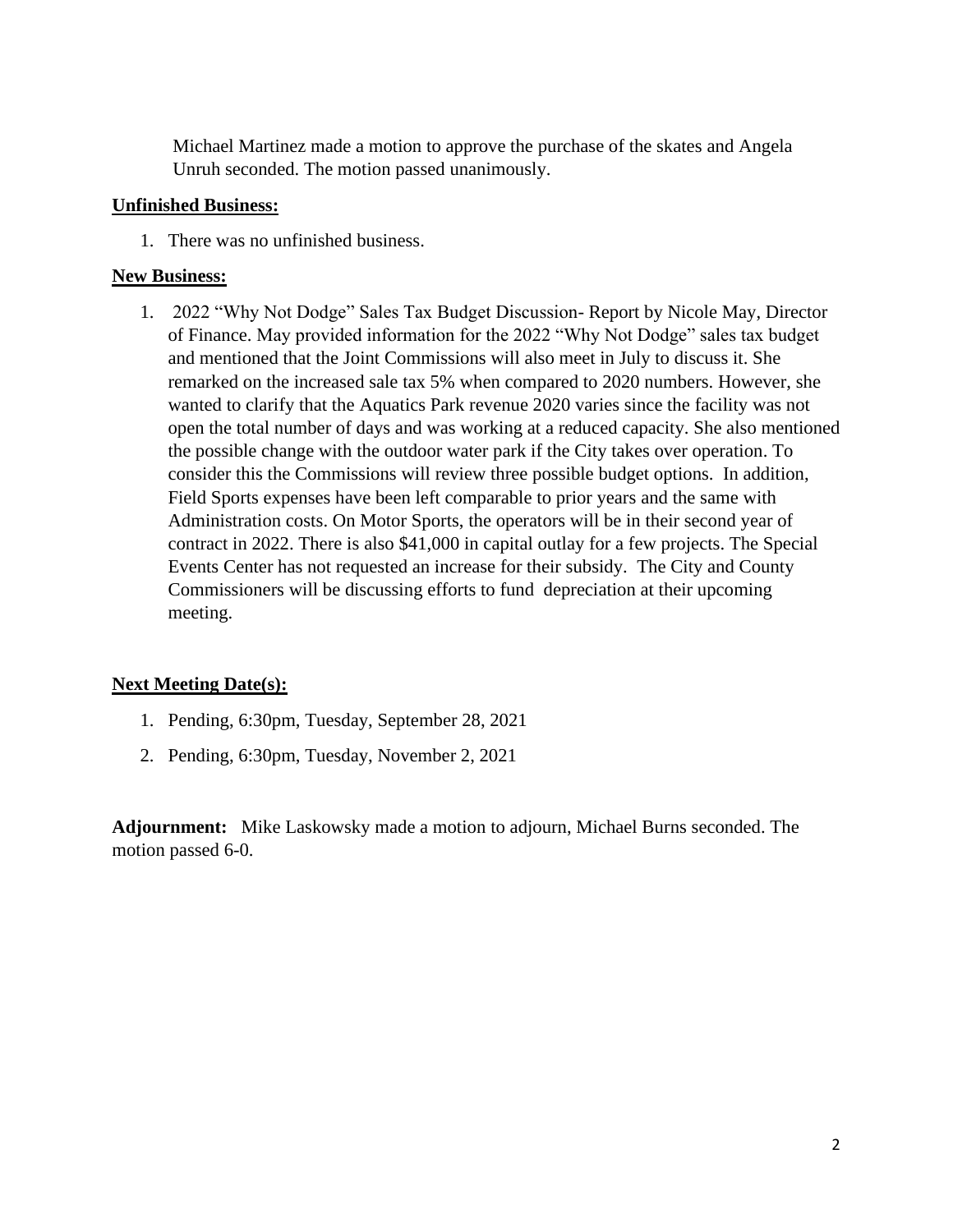PROJECTS FUNDS 1,018,123.13 2,802,081.06 3,967,684.80 4,345.78 2,250.36 794,485.13 643,126.64 2,142.78 645,269.42 7,794,485.13 7,149,215.71 7 149 215 71 SALES TAX TOTAL  $(99.92)$  $1.15$ 670,818.76 340,128.46 1,010,848.45 1,010,848.45 1,010,848.45 1,010,848.45 Debt Service **Water Park** Account-3,988,626.00 9,420.66 3,988,626.00 3,988,626.00 3,296,866.04 677,994.67 4,344.63 3,988,626.00 Account-SEC Service Debt 467,083.36 466,882.93 2,283.30 467,083.36 469, 166.23 469,166.23 2,082.87 2,082.87 Depot<br><u>Fund</u>  $(2,451.57)$  $(52,451.57)$  $(52, 451, 57)$  $(2,451,57)$  $(2,451.57)$ 50,000.00 50,000.00 Event <u>Fund</u> & Replacement  $(114,281.16)$  1,000,449.76 1,000,449.76 1,000,449.76 1,000,449.76 1,000,449.76 ST-Depr. Fund Organizational  $(114, 281.16)$ 185,718.84 185,718.84 185,718.84 300,000.00 300,000.00 Funding <u>Fund</u>  $(32.94)$ 1,142,160.36 848,940.87  $1, 142, 127, 42$ 2,142.78 293, 186.55 848,940.87 1,142,127.42 291,043.77 Operating<br>Eund Cash - 2016 REF Bonds Debt Service Compensated Absenses Payable Net Capital Assets-Related Debt TOTAL LIABILITIES AND FUND EQUITY Deferred Gain on Refunding Bonds Payable-Non-Current **Unamortized Bond Discount** Reserve for Encumbrances Deferred Bond Issuance Costs Accrued Interest Payable Bonds Payable-Current Unused debt proceeds Miscellaneous Receivable LIABILITIES & FUND BALANCE Cash - Cost of Issuance Retainage Payable Sales Tax Payable Sales Tax Receivable Accounts Payable Salaries Payable **Bond Premium** TOTAL LIABILITIES Cash - Reserve **Total Current Liabilities** Total Fund Equity TOTAL ASSETS FUND BALAN Liabilities Cash Assets **ASSETS**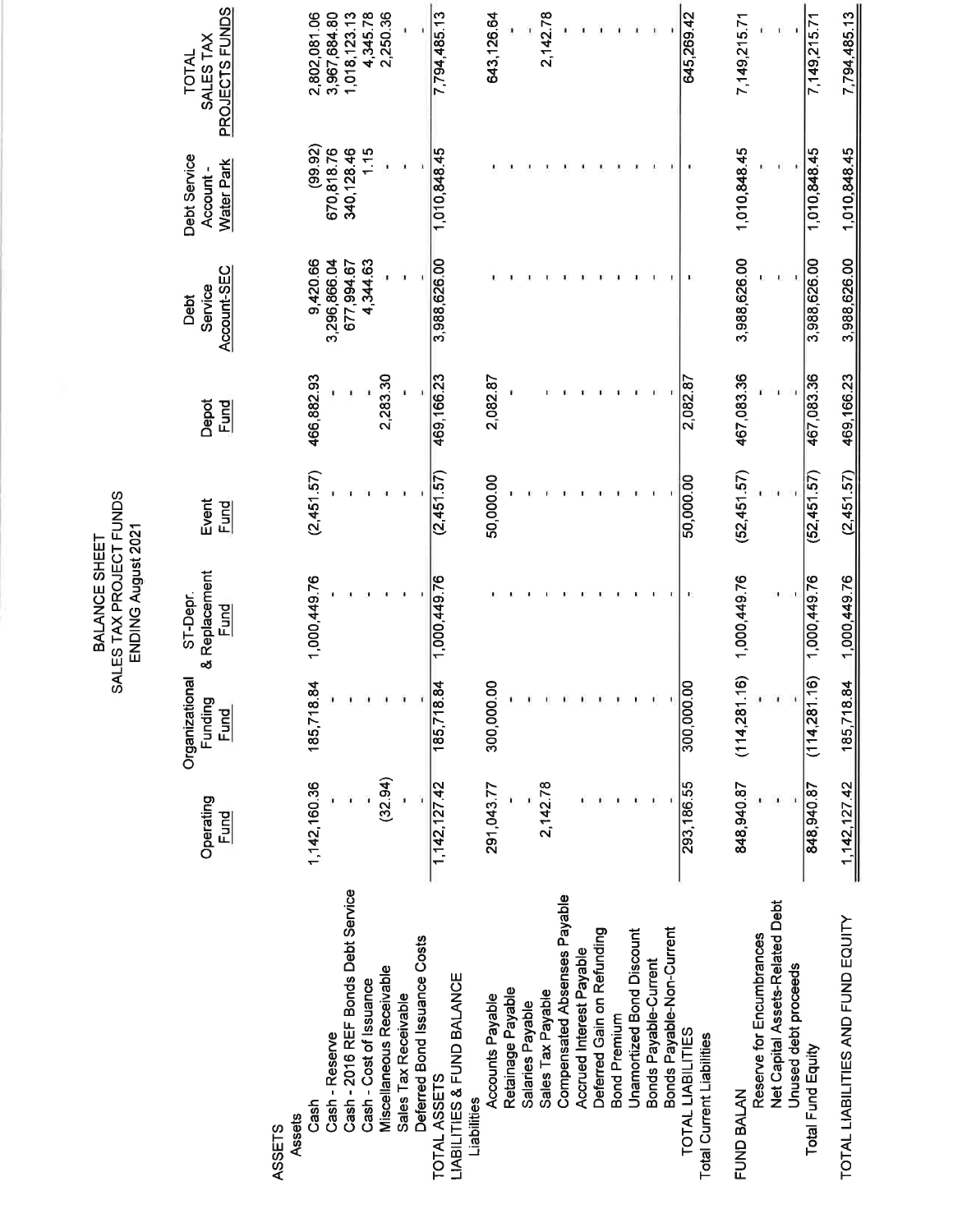|                                                                                                                         |                                                        |                                               | 75.85%<br>3.32%          | 42.55%                                       | 29.84%<br>0.00%                     | 55.74%<br>73.66%                            | 91.36%<br>59.53%<br>0.00%<br>0.00%<br>146.19%<br>47.40%<br>65.92%<br>0.02%<br>0.00%<br>74.71%<br>0.00%<br>52.66%<br>61.13%<br>#DIV/0!<br>#DIV/0!                                                                                                                                                                                                         |
|-------------------------------------------------------------------------------------------------------------------------|--------------------------------------------------------|-----------------------------------------------|--------------------------|----------------------------------------------|-------------------------------------|---------------------------------------------|----------------------------------------------------------------------------------------------------------------------------------------------------------------------------------------------------------------------------------------------------------------------------------------------------------------------------------------------------------|
| STATEMENT OF REVENUE AND EXPENDITURES<br>コミュ<br><b>BUDGET PERFORMANCE</b><br><b>JUNDEL SET SUTES</b><br>August 31, 2021 | <b>Budget</b><br>FY 2021<br>Annual                     |                                               | 6,105,720.00<br>7,000.00 | 125,000.00                                   | 9,300.00                            | 480,000.00<br>6,727,020.00                  | 865,300.00<br>2,800.00<br>267,341.00<br>97,750.00<br>80,600.00<br>211,490.00<br>3,388,047.00<br>4,256,147.00<br>657,181.00                                                                                                                                                                                                                               |
|                                                                                                                         | (Jan-Aug 2021)<br><b>Current YTD</b><br><b>Budget</b>  |                                               | 4,070,480.00<br>4,664.00 | 83,328.00                                    | 6,192.00                            | 4,484,656.00<br>319.992.00                  | 2,837,416.00<br>1,864.00<br>437,992.00<br>576,856.00<br>178,200.00<br>65,120.00<br>53,696.00<br>140,976.00<br>2,258,696.00                                                                                                                                                                                                                               |
|                                                                                                                         | (Jan-Aug 2021)<br><b>Current YTD</b><br><b>Actual</b>  |                                               | 4,631,161.96<br>232.66   | 53,189.77                                    | 2,775.00                            | 267,548.08<br>4,954,907.47                  | 2,533,879.79<br>200.00<br>2,558.00<br>49,267.16<br>433, 197.92<br>2,531,121.79<br>140,787.10<br>142,898.98<br>100,244.68                                                                                                                                                                                                                                 |
|                                                                                                                         | <b>Current Month</b><br>(August 2021)<br><b>Budget</b> |                                               | 508,810.00               | 10,416.66<br>583.33                          | 774.00                              | 560,582.99<br>39,999.00                     | 354,677.00<br>54,749.00<br>72,107.00<br>233.00<br>17,622.00<br>6,712.00<br>282,337.00<br>22,275.00<br>8,140.00                                                                                                                                                                                                                                           |
|                                                                                                                         | <b>Current Month</b><br>(August 2021)<br><b>Actual</b> |                                               | 1,117,919.57             | ,244.29<br>42.64<br>ო                        |                                     | ,350.94<br>.144.44<br>$\mathbf{z}$<br>1,195 | 9,428.06<br>46,140.00<br>9,720.03<br>283,636.01<br>18,923.44<br>8,068.47<br>283,636.01                                                                                                                                                                                                                                                                   |
|                                                                                                                         |                                                        | OPERATING FUND-SALES TAX PROJECTS<br>Revenues | Sales Tax                | Field Sports Revenues<br>Investment Earnings | Racetrack Revenues<br>Miscellaneous | Longbranch Lagoon<br><b>Total Revenues</b>  | Field Sports-Tournaments<br>Transfer to Dev & Growth<br>Bond Payment Transfers<br>Transfer to Depr & Repl<br>Contractual Services<br>Contractual Services<br>Personnel Services<br>Total-Administration<br>Total-Field Sports<br>Commodities<br>Commodities<br>Administration<br>Field Sports<br>Interest<br>Capital<br>Capital<br>Other<br>Expenditures |

SALES TAX PROJECT FUND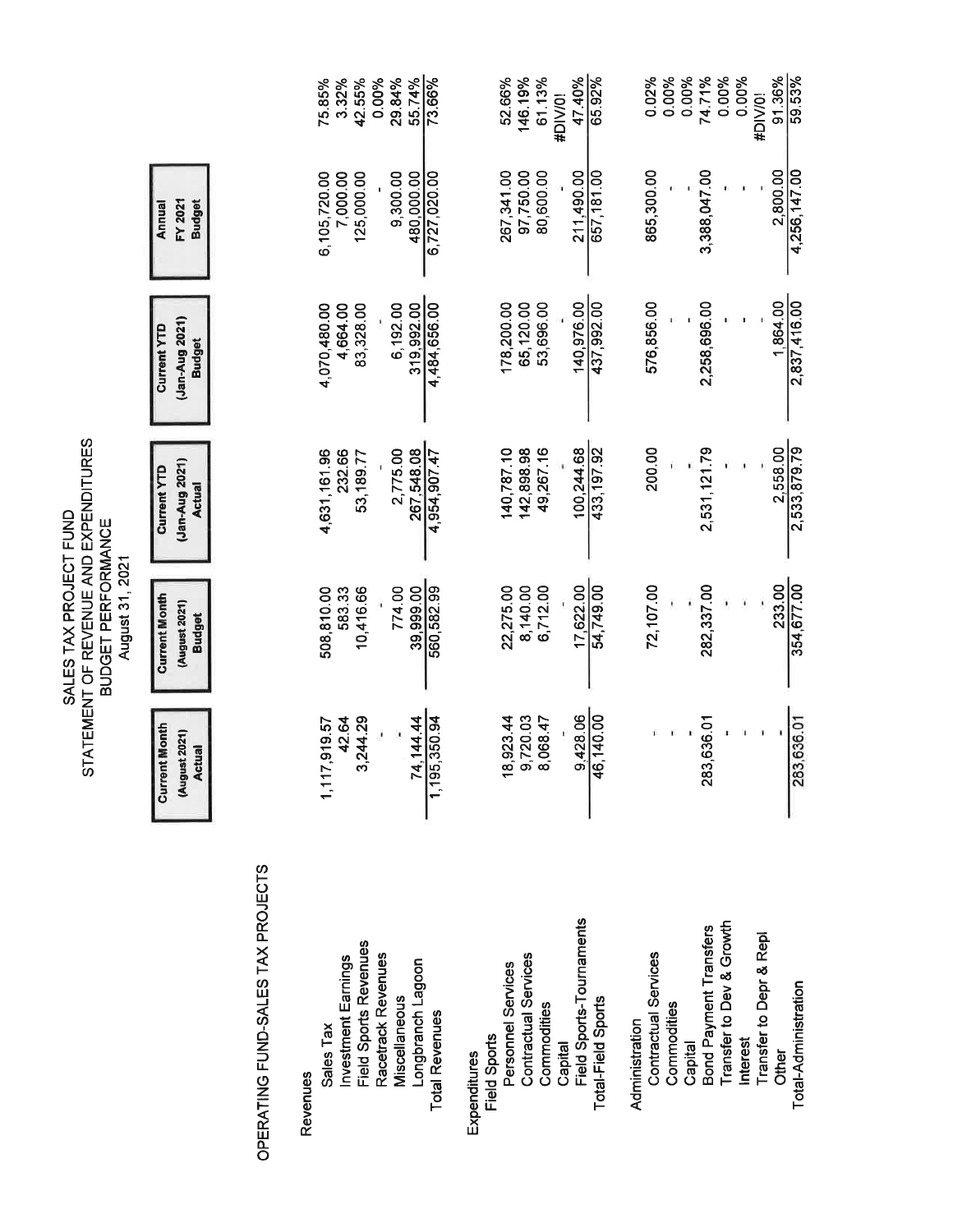| Special Events Centers<br>Contractual |            | 74,625.00    | 606,820.82   | 597.000.00   | 895,500.00    | 67.76%   |
|---------------------------------------|------------|--------------|--------------|--------------|---------------|----------|
| Insurance & Electric                  | 3,562.47   | 3,666.00     | 29,476.65    | 29,328.00    | 44,000.00     | 66.99%   |
| Other                                 |            |              |              |              |               |          |
|                                       |            | 13.00        | 2,560.90     | 104.00       | 160.00        | 1600.56% |
| Capital Outlay                        |            | 1,666.00     | 34,292.38    | 13,328.00    | 20,000.00     | 171.46%  |
| Total-Special Events Centers          | 3,562.47   | 79,970.00    | 673, 150.75  | 639,760.00   | 959,660.00    | 70.14%   |
| Facilities Maintenance                |            |              |              |              |               |          |
| Personnel Services                    | 691.19     | 1,166.00     | 4,143.05     | 9,328.00     | 14,000.00     | 29.59%   |
| Contractual Services                  | 2,509.09   |              | 2,509.09     |              |               | 0.00%    |
| Commodities                           |            | 607.00       | 1.016.70     | 4.856.00     | 7.300.00      | 13.93%   |
| Total-Facilities Maintenance          | 3,200.28   | 1,773.00     | 7.668.84     | 14,184.00    | 21,300.00     | 36.00%   |
| Raceway Park                          |            |              |              |              |               |          |
| Personnel Services                    | 518.14     | 899.00       | 2,859.88     | 7,192.00     | 10.800.00     | 26.48%   |
| Contractual Services                  | 32,548.45  | 26,613.00    | 298.872.96   | 212,904.00   | 319.400.00    | 93.57%   |
| Commodities                           | 494.89     | 539.00       | 37, 191.27   | 4,312.00     | 6,500.00      | 572.17%  |
| Capital Outlay                        |            | 608.00       | 16,631.00    | 4.864.00     | 7.300.00      | 227.82%  |
| Total-Raceway Park                    | 33,561.48  | 28,659.00    | 355,555.11   | 229,272.00   | 344,000.00    | 103.36%  |
| Outdoor Regional Aquatics Facility    |            |              |              |              |               |          |
| Personnel Services                    |            |              |              |              |               | #DIV/0!  |
| Contractual Services                  | 34,762.92  | 49.864.00    | 386,391.15   | 398,912.00   | 598,400.00    | 64.57%   |
| Commodities                           | 1,391.86   | 1,041.00     | 20,768.47    | 8,328.00     | 12,500.00     | 166.15%  |
| Capital Outlay                        |            |              | 6.848.00     |              |               | #DIV/0!  |
| Total - Aquatics Facility             | 36,154.78  | 50,905.00    | 414,007.62   | 407,240.00   | 610,900.00    | 67.77%   |
| TOTAL EXPENDITURES-OPERATING FUNI     | 406,255.02 | 570,733.00   | 4,417,460.03 | 4,565,864.00 | 6,849,188.00  | 64.50%   |
| Revenue Over/Under Expenditures       | 789,095.92 | (10, 150.01) | 537,447.44   | (81, 208.00) | (122, 168.00) |          |

 $\overline{K}$  ).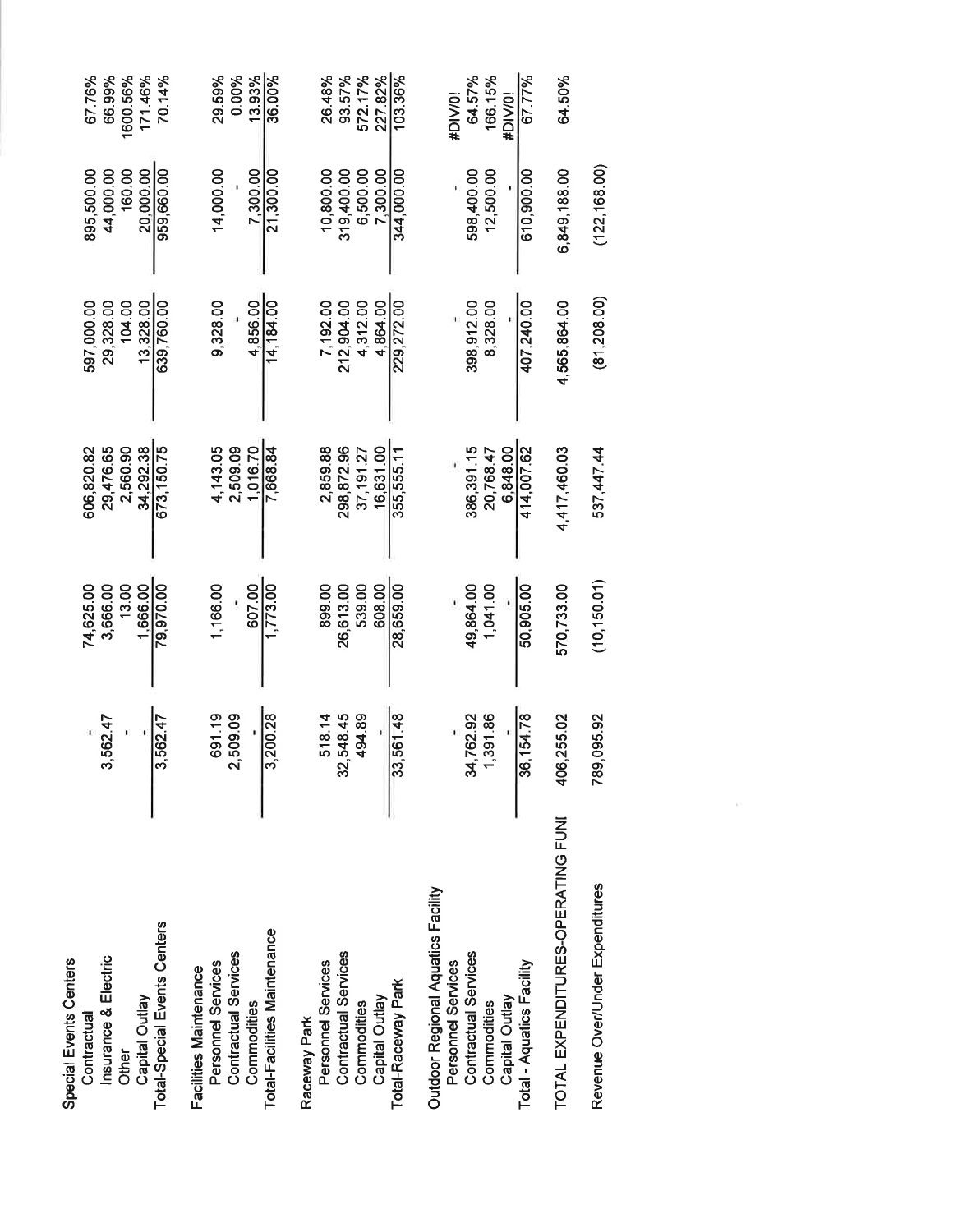| ST Organizational Funding Fund                             |                                 |                                           |                              |                      |                          |                 |
|------------------------------------------------------------|---------------------------------|-------------------------------------------|------------------------------|----------------------|--------------------------|-----------------|
| Revenues                                                   |                                 |                                           |                              |                      |                          |                 |
| Grants                                                     |                                 |                                           |                              |                      |                          | 0.00%           |
| <b>Charges for Services</b>                                |                                 |                                           |                              |                      |                          | 0.00%           |
| Transfer From Other                                        |                                 |                                           |                              |                      |                          | 0.00%           |
| Transfer From Sales Tax Fund                               |                                 |                                           |                              |                      |                          | 0.00%           |
| Total Revenue-ST Organizational Funding                    |                                 | $59,166.00$<br>$59,166.00$<br>$59,166.00$ |                              | 295,830.00           | 710,000.00<br>710,000.00 |                 |
| Personnel Services<br>Expenditures                         |                                 |                                           |                              |                      |                          | #DIV/0!         |
| Contractual Services                                       | 14,619.58<br>$\frac{1}{\infty}$ |                                           |                              |                      |                          |                 |
| Commodities                                                |                                 | 59,348.00<br>83.00                        | 379,684.33                   | 474,784.00<br>664.00 | 712,200.00<br>1,000.00   | 53.31%<br>0.00% |
| Capital Outlay                                             |                                 |                                           |                              |                      |                          | 0.00%           |
| Total Expenditures-ST Organizational Fundin                | 314,619.58                      | 59,431.00                                 | $rac{1}{379,684.33}$         | 475,448.00           | 713,200.00               | 53.24%          |
| Revenue Over/Under Expenditures                            | (314, 619.58)                   | (265.00)                                  | (379, 684, 33)               | (179, 618.00)        | (3, 200.00)              |                 |
| Debt Service Account - SEC                                 |                                 |                                           |                              |                      |                          |                 |
| Revenues                                                   |                                 |                                           |                              |                      |                          |                 |
| Transfer from Reserve Fund<br>Investment Income            | 1,891.57                        |                                           | 4,574.14                     |                      |                          |                 |
| Transfer from Operating Funds                              |                                 |                                           |                              |                      |                          |                 |
| <b>Total Revenues</b>                                      | 226,071.78                      |                                           | 1,791,890.29<br>1,796,464.43 |                      |                          |                 |
| Expenditures                                               |                                 |                                           |                              |                      |                          |                 |
| Principal Payments                                         |                                 |                                           | 1,415,000.00<br>629,187.50   |                      |                          |                 |
| Interest Payments<br>Investment Fees                       |                                 |                                           |                              |                      |                          |                 |
| <b>Total Expenditures</b>                                  | $\frac{10000}{1000}$            |                                           | 100.00                       |                      |                          |                 |
| Revenue Over/Under Expenditures                            | 227,863.35                      |                                           | (247, 823.07)                |                      |                          |                 |
| Debt Service Account - Outdoor Regional Acquatics Facility |                                 |                                           |                              |                      |                          |                 |
| Revenues                                                   |                                 |                                           |                              |                      |                          |                 |
| Transfer from COI fund<br>Investment Income                |                                 |                                           | 2,427.38                     |                      |                          |                 |
| Transfer from Operating Funds                              |                                 |                                           |                              |                      |                          |                 |
| <b>Total Revenues</b>                                      | 57,564.23<br>57,564.23          |                                           | 694,010.97<br>696,438.35     |                      |                          |                 |
| Expenditures                                               |                                 |                                           |                              |                      |                          |                 |
| Principal Payments                                         |                                 |                                           | 405,000.00                   |                      |                          |                 |
| Interest Payments<br>Investment Fees                       |                                 |                                           | 143,450.00<br>100.00         |                      |                          |                 |
| <b>Total Expenditures</b>                                  |                                 |                                           | 548,550.00                   |                      |                          |                 |
| Revenue Over/Under Expenditures                            | 57,564.23                       |                                           | 147,888.35                   |                      |                          |                 |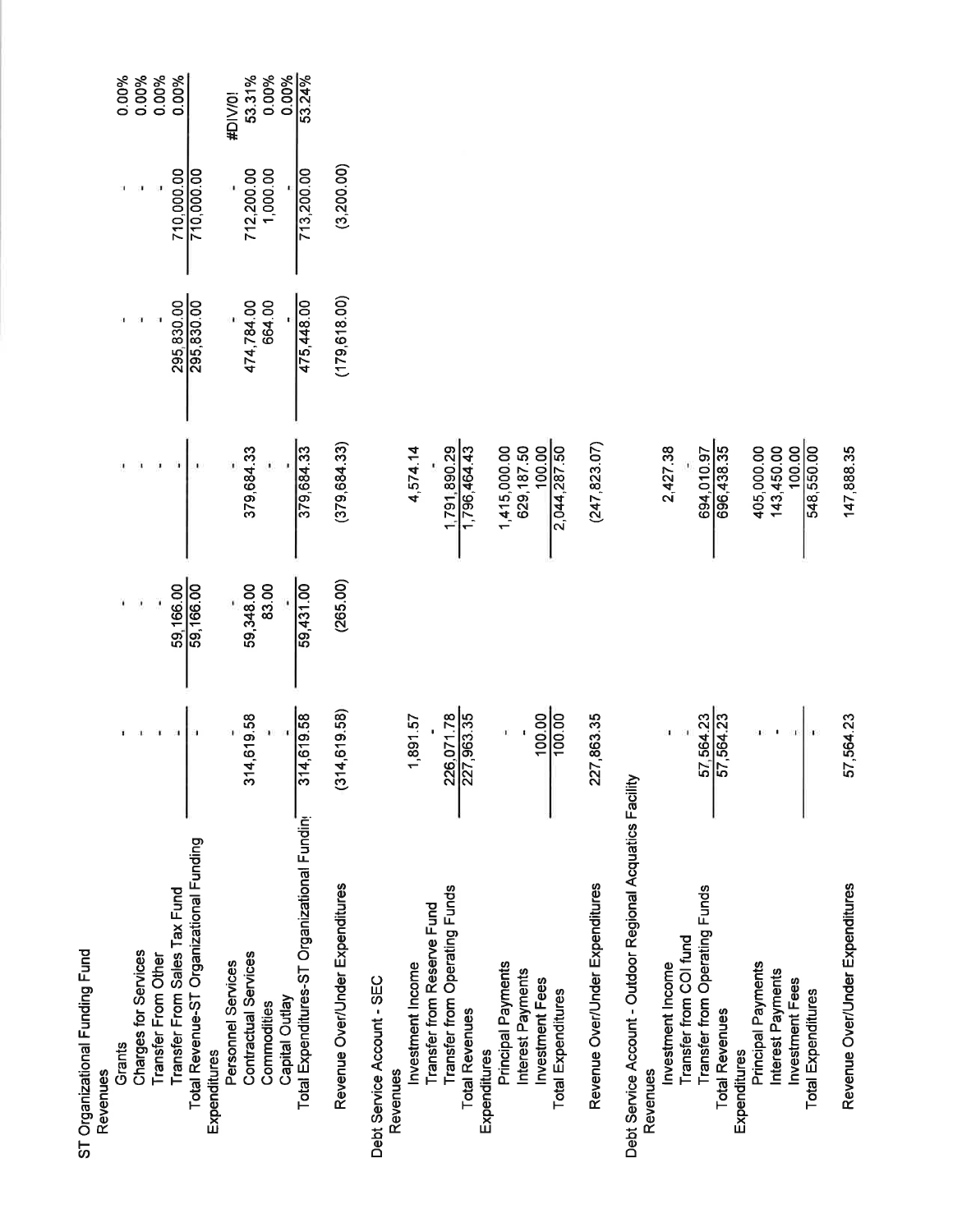September 22, 2021

## **MEMO**

TO: Nick Hernandez, City Manager

FROM: Nicole May, Finance Director

SUBJECT: 2022 Special Sales Tax Project Budget

The Sales Tax Project Budget consists of 4 Funds:

- 1. Operating Fund Which is the main fund that is broken down into five departments:
	- a. Field Sports
		- 1. Field Maintenance
		- 2. Concessions
		- 3. Tournament
	- b. Administration
	- c. Motor Sports
	- d. Special Events Center
	- e. Facilities Maintenance
	- f. Outdoor Regional Aquatics Facilities
- 2. Sales Tax Fund-Depreciation and Replacement
- 3. Sales Tax Fund-Organizational Funding
- 4. Debt Service Fund

## **SALES TAX PROJECT – OPERATING FUND**

The revenue that funds the Sales Tax Fund is a  $\frac{1}{2}$  cent City Sales Tax and a  $\frac{1}{2}$  County Sales Tax. Projected revenue in the Sales Tax Project Fund for 2022 is \$6,397,056. This is slightly higher than what was budgeted for 2021 and slightly higher than actual collections for 2020, so far for 2021 sales tax collections are 18% greater than last year. There is also \$480,000 in revenues budgeted from the admissions, programs and concessions at the outdoor aquatics park. The other revenues that fund this budget are interest on idle funds, sign sponsorships, and athletic field sports revenue.

The total Field Sports Operations budget for 2022 is \$642,733. The Field Sports Operations budget includes the Field Maintenance, Concessions, and Tournaments.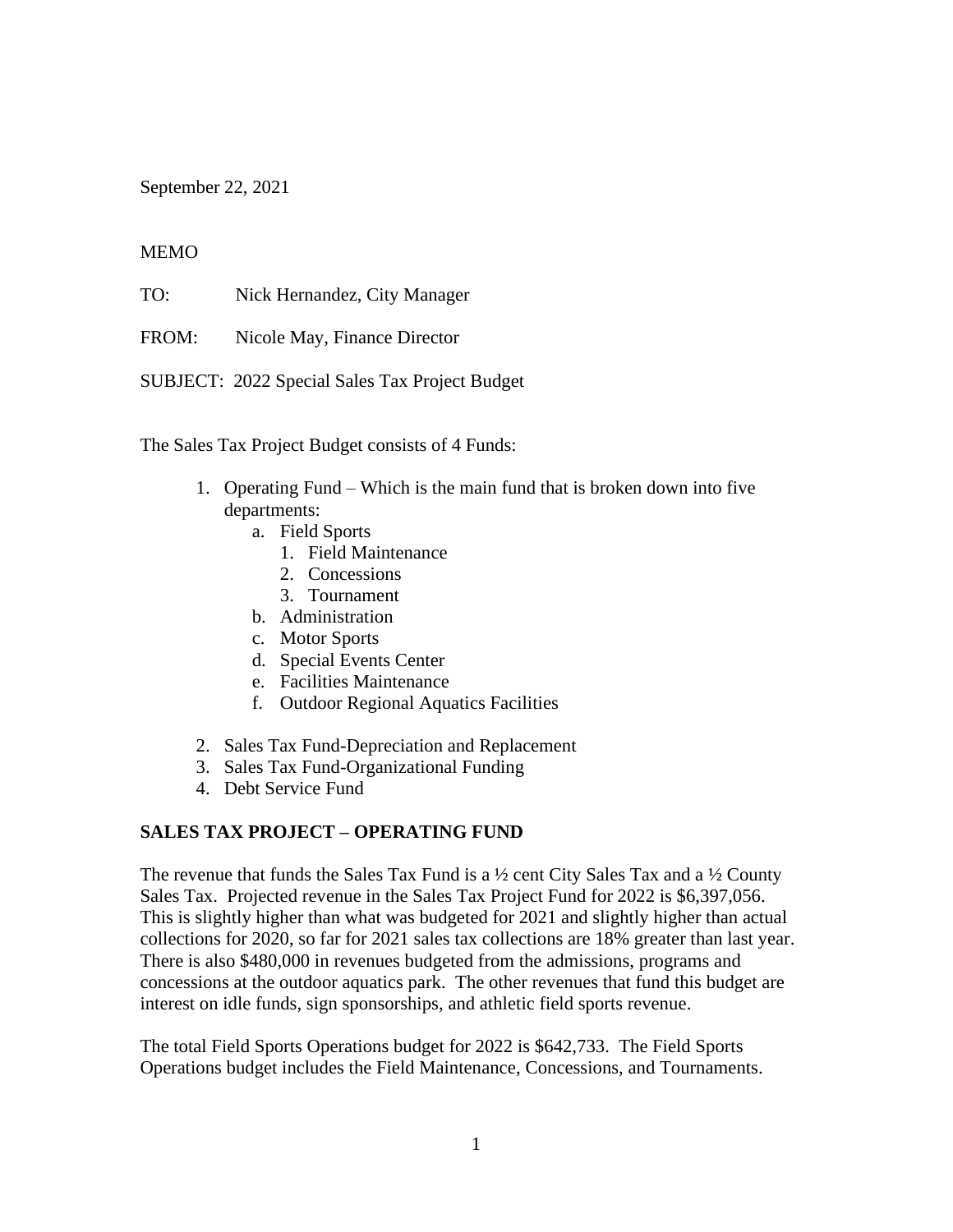## **Field Maintenance**

The field sports budget includes:

| <b>Personal Services</b> | \$257,714 |
|--------------------------|-----------|
| Contractual              | \$112,250 |
| Commodities              | \$85,700  |

The Personal Services, Contractual and Commodities line items reflect normal operating costs and reflect changes or increases in insurance and chemicals from the 2021 budget.

## **Athletic Field Concessions**

There is no budgeted expenditure in 2022 for concessions. Request for proposals were solicited in 2015 and the contract for concessions at the baseball, softball and soccer fields was given to Ezequiel Alvarez owner and operator of Paleteria Rio Grande. The compensation back to the Sales Tax Projects Fund is 20 percent of gross revenues after taxes for concessions.

## **Athletic Fields Tournaments**

The tournament director position is budgeted at \$69,569 including salaries and benefits. There is also \$117,500 budgeted for Athletic Fields Tournaments. This amount includes \$25,000 for the A's mini camps plus \$80,000 for tournament umpires contract labor.

## **Sales Tax Project Administration**

The Administration Division includes Administrative costs, legal fees and other, organizational funding, and debt service.

Included in the Administration budget is \$150,000 for City Administration costs. The budget for legal fees and other contractual costs is \$5,300. The organizational funding account is budgeted at \$660,000. This \$660,000 is split \$250,000 to the City and \$300,000 to the County and then \$110,000 for Organizational Funding. The actual amount will need to be formally approved by the CFAB and City/County Commissions at a later date. \$3,429,980 is budgeted for debt. This reflects \$2,737,413for the bonds issued to fund the Special Events Center and \$692,567 for the bonds issued to fund the aquatics facility.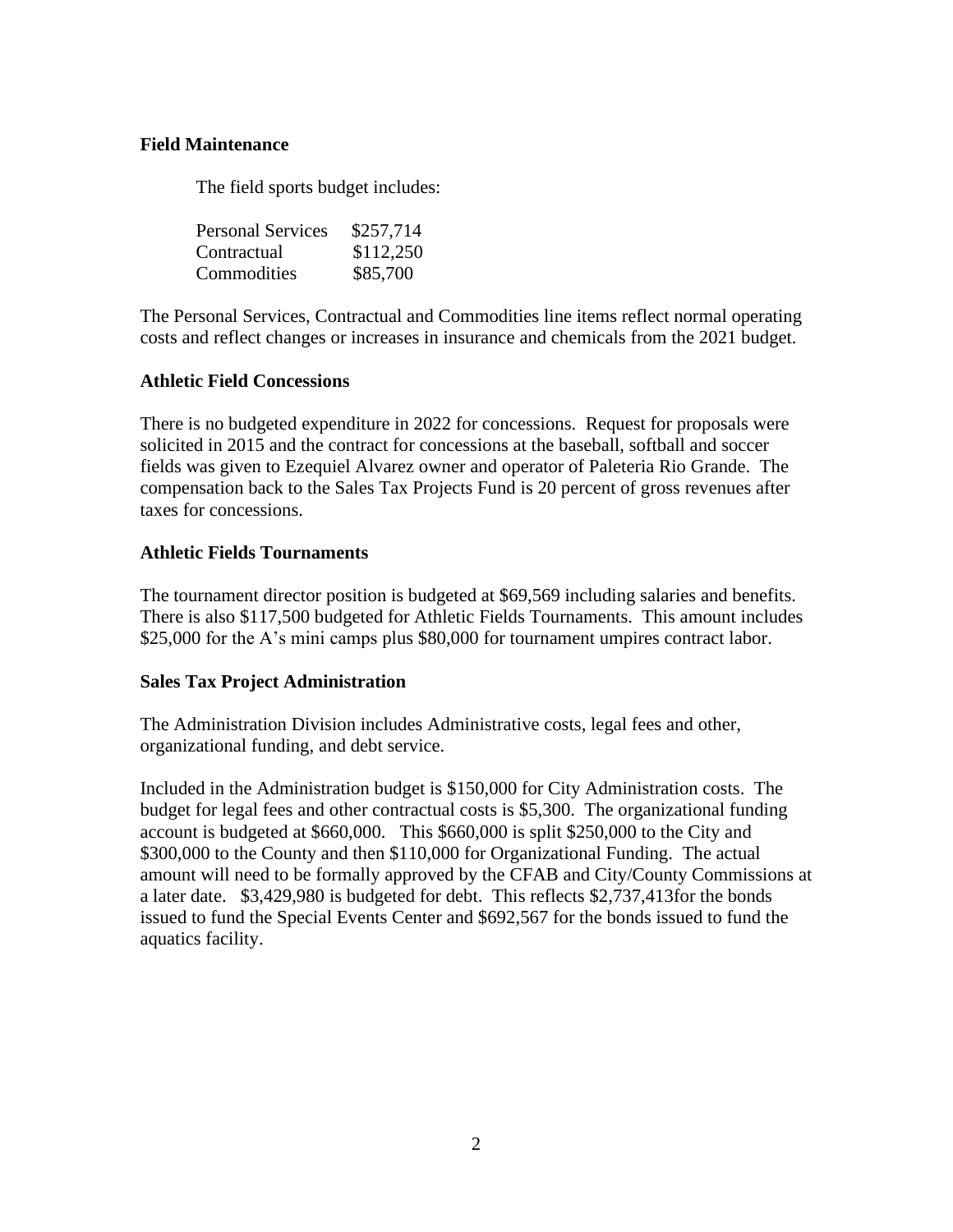## **Special Events Center**

\$920,000 is budgeted for the operating costs of the Special Events Center and \$20,000 additional funding for an ice or hockey event if that event were to be scheduled. In addition to the operations budget an additional \$20,000 is being proposed for capital improvements. In addition to the operations of the Special Events Center \$40,000 is proposed for insurance for the United Wireless Arena and Conference Center and \$3,200 is budgeted for electricity for an LED sign.

The Business Plan for the United Wireless Arena for 2022 is also included in your packet.

## **Racetrack**

The Dodge City Raceway Park budget is \$336,700. This includes an amount to contract with a promoter to conduct major events and local shows (approximately 12) in an amount not to exceed \$250,000. It also includes: temporary position during the racing season to take care of buildings and grounds; insurance; utilities; maintenance contract on the elevator; building maintenance; event clean up; and capital projects. Some maintenance items included in the proposed budget are plumbing and electric maintenance and replacement of lighting. Some projects that would be considered for the Raceway Park due to the age of facility are replacement of the caution lights and replacement of 3 air conditioner units.

## **Facilities Maintenance**

This was a new department that was added in 2011. It was found that the contracts with the operators of the facilities focused on the operation and maintenance of the facilities. The maintenance of the grounds is outside of those contracts, so we felt it was necessary to put resources into maintaining the landscaping and parking lots. This budget includes labor and materials necessary to maintain the grounds at the Special Events Center and is in the amount of \$55,895. For 2022, there is a full-time position budgeted that will be shared with Athletic Field Maintenance.

## **Outdoor Regional Aquatics Facilities**

\$522,095 is budgeted for the operating costs of the Regional Aquatics Park. This amount takes into consideration the City taking over operations of the facility for 2022. Included in this amount are personnel cost of \$294,859 which include a full-time manager, a seasonal assistant manager, a maintenance technician that would be shared with the Parks department and also other season position such as lifeguards, concessions and admissions. Contractual services in the amount of \$118,700 and commodities in the amount of \$108,500.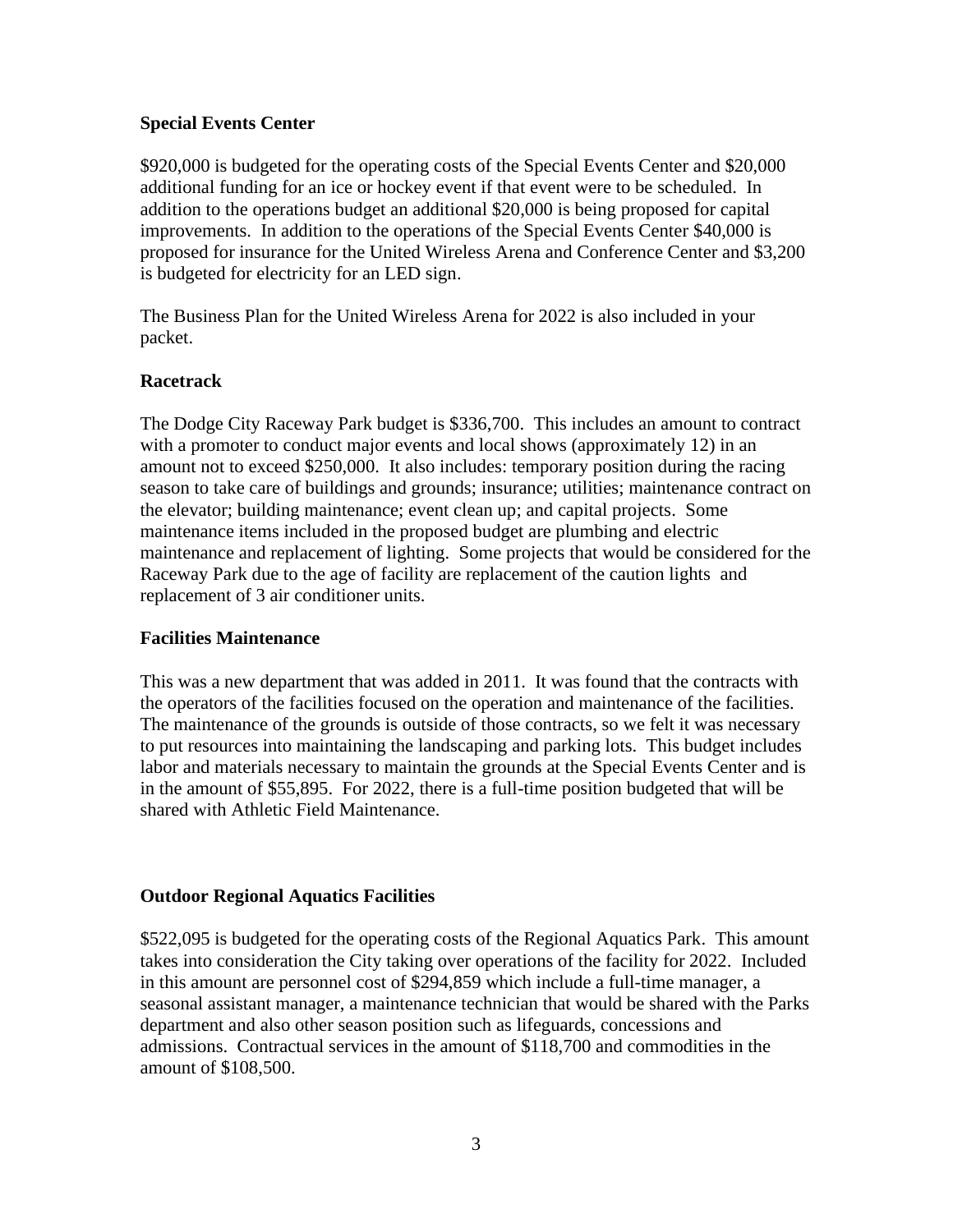## **SALES TAX FUND-DEPRECIATION AND REPLACEMENT**

In early 2010, the CFAB and City and County Commissions approved the establishment of a Depreciation and Replacement Fund for the Sales Tax Projects. The initial transfer into this fund was \$2,500,000, with an annual transfer of \$750,000. This Depreciation and Replacement Fund was set up to replace and/or improve all of the assets that were funded by the sales tax. As the discussion progressed regarding additional projects, several questions were asked as to whether or not the amount being transferred into this account was too much. We then reviewed the list of assets that were being depreciated and determined whether or not they would be replaced or if insurance would take care of the costs, or if they were completely wiped out, would they even be rebuilt or replaced. Toward that end, we took out all of the equipment, deciding when they needed replaced they would be paid for from the operating funds. We determined which parts of the buildings or complexes would actually need to be replaced or upgraded once they were worn out. After all of the items were reviewed, it was determined by staff that a more comfortable level would be at \$345,000 annually. Due to the addition of the aquatics park this amount was increased to \$645,000 in 2018. Due to the addition of the turf at the Legends complex this amount has been increased to \$705,000. Due to budget constraints transferred have not been made in 2019 or 2020 and there is \$425,000 planned in 2021 due to excess funds available in the Debt reserve account to be transferred from the Special Sales Tax Projects Fund to the Depreciation and Replacement Fund. The depreciation includes only the projects that were previously funded by the Special Sales Tax. Any additional projects that are added would result in an increase to this fund.

## **SALES TAX FUND-ORGANIZATIONAL FUNDING**

The Interlocal Agreement has a provision that up to 15% of the sales tax collected can be transferred into a special fund. The receipt and expenditure of these funds are a separate process, action by CFAB and the City and County Commissions approves the amount of money transferred into this fund. Applications are accepted and approved as to the amount of money spent on individual projects. The amount proposed to be transferred in 2022 is \$660,000.

## **SEC REVENUE BOND FUND**

This is a non budgeted fund and it accounts for the bond reserve that is required as the result of issuing revenue bonds for the events center and the aquatics facility. It also accounts for a monthly transfer from the operating fund and funds the interest and principal payments on the bonds when they are due.

I have included a graph which shows the outstanding amount of revenue bonds each year through 2035 as well as a graph that shows the payments due each year.

If you have questions or wish additional information, please let me know.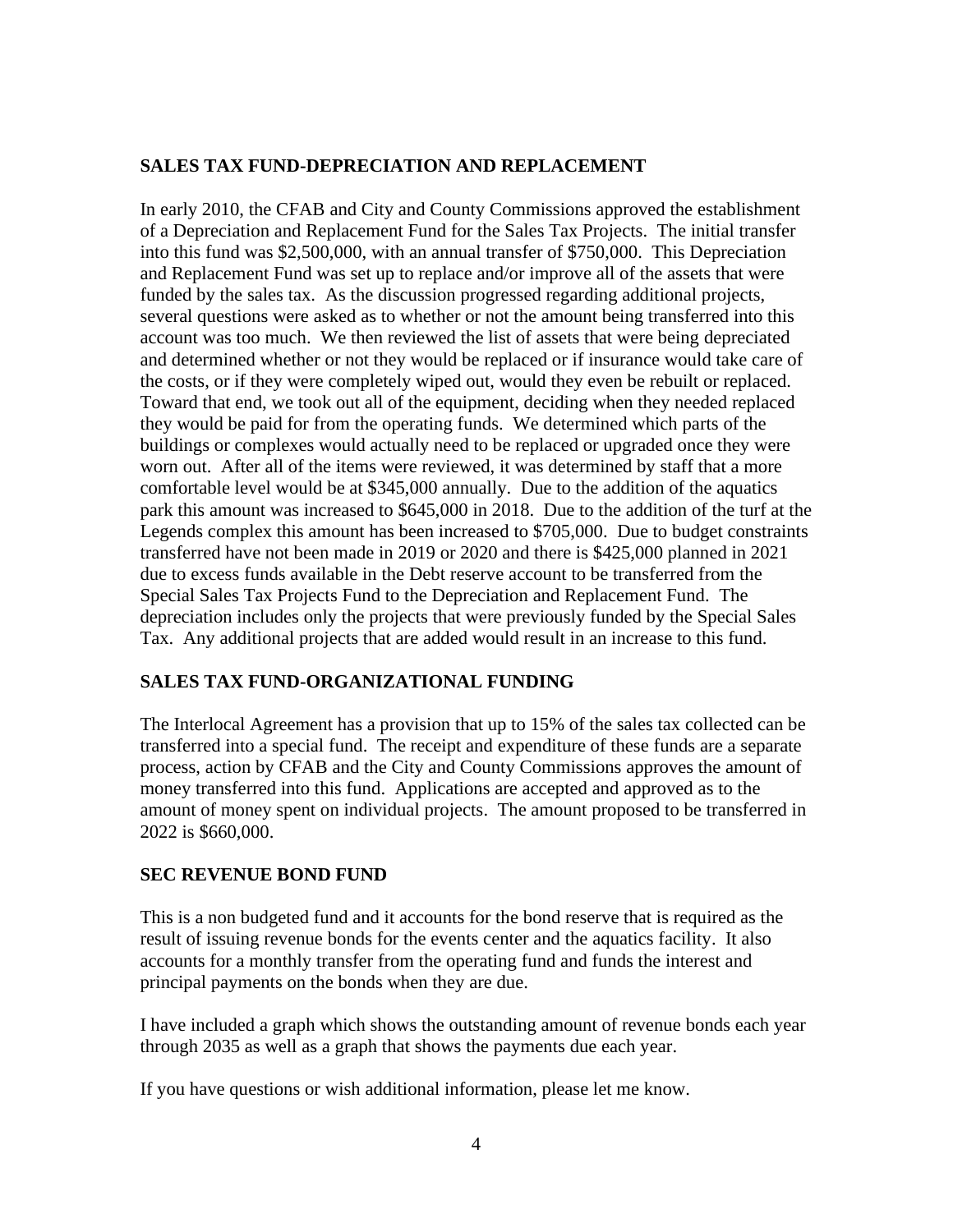## **SALES TAX FUND - SPECIAL PROJECTS**

FUND SOURCE: 1/2% City Sales Tax; 1/2% County Sales Tax.

GUIDELINES: On June 10, 1997, the voters went to the polls to approve a 1/2% Citywide Sales Tax and a 1/2% Countywide Sales Tax to fund Civic Center upgrades to air-conditioning and electrical, softball facilities and complex, a motor sports track, a special events center and other projects. 1/4% City and 1/4% County sales tax went into effect on October 1, 1997. The additional 1/4% City tax was added to fund these projects in January 2000, and the additional 1/4% County tax was added in June,

|                                                | 2020          | 2021 Budget | 2022          |
|------------------------------------------------|---------------|-------------|---------------|
| <b>SALES TAX - SPECIAL PROJECTS</b>            | <b>Actual</b> | or Estimate | <b>Budget</b> |
| Unreserved Fund Balance, January 1             | 290,265       | 310,774     | 141,066       |
| Revenues:                                      |               |             |               |
| <b>Sales Tax</b>                               | 4,766,128     | 4,902,120   | 5,004,435     |
| <b>Sales Tax</b>                               | 1,326,305     | 1,203,600   | 1,392,621     |
| Interest Income                                | 6,023         | 7,000       | 1,000         |
| Concessions                                    | 500           | 12,000      | 12,000        |
| <b>Field Rental</b>                            | 10,935        | 10,000      | 10,000        |
| <b>Other Athletic Field Inc.</b>               | 18,268        | 103,000     | 103,000       |
| <b>Sign Sponsorships</b>                       | 0             |             |               |
| <b>Aquatics Park Revenue</b>                   | 214,818       | 480,000     | 480,000       |
| <b>Contributions &amp; Donations</b>           | 2,300         | 2,300       | 3,000         |
| Sale of Scrap                                  | 3,100         | 7,000       | 3,000         |
| <b>TOTAL RECEIPTS</b>                          | 6,348,377     | 6,727,020   | 7,009,056     |
| <b>RESOURCES AVAILABLE</b>                     | 6,638,642     | 7,037,794   | 7,150,122     |
| <b>Expenditures:</b>                           |               |             |               |
| <b>FIELD SPORTS</b>                            |               |             |               |
| <b>FIELD MAINTENANCE</b>                       |               |             |               |
| <b>Personal Services</b>                       | 188,463       | 267,341     | 257,714       |
| Adj current salaries mid year + proposed raise | Ω             | O           |               |
| Contractual                                    | 101,915       | 97,750      | 112,250       |
| Commodities                                    | 58,541        | 80,600      | 85,700        |
| <b>Capital Outlay</b>                          | 0             | 0           |               |
| <b>Total - Field Maintenance</b>               | 348,919       | 445,691     | 455,664       |
|                                                |               |             |               |
| <b>TOURNAMENTS</b>                             |               |             |               |
| <b>Personal Services</b>                       | 50,350        | 68,990      | 69,569        |
| Adj current salaries mid year + proposed raise | 0             | 0           |               |
| Contractual                                    | 16,663        | 107,500     | 107,500       |
| Commodities                                    | 567           | 10,000      | 10,000        |
| <b>Total - Tournaments</b>                     | 67,580        | 186,490     | 187,069       |
| <b>TOTAL FIELD SPORTS OPERATIONS</b>           | 416,499       | 632,181     | 642,733       |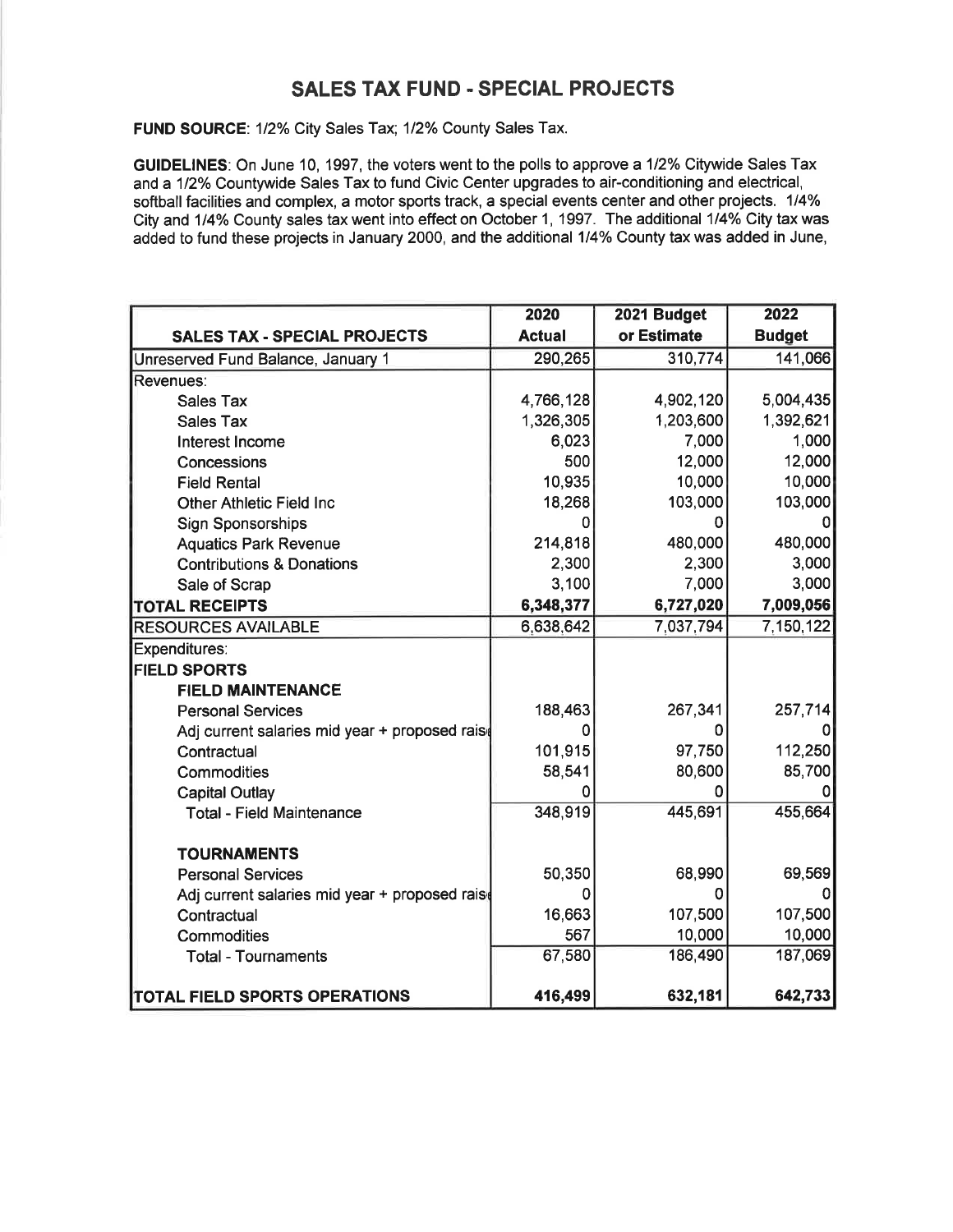| <b>ADMINISTRATION</b>                            |                  |           |           |
|--------------------------------------------------|------------------|-----------|-----------|
| Contractual                                      | 860,239          | 865,300   | 815,300   |
| Commodities                                      |                  |           |           |
| Payment for Expo Center                          |                  |           |           |
| Aquatics Park (to be reimbursed)                 |                  |           |           |
| Transfer to Depreciation & Replacement Fund      | 0                | 425,000   | 50,000    |
| Series A & B - Debt Service (SEC-2009)           |                  |           |           |
| Series A 2015 - Debt Service (Water Park)        | 685,356          | 691,200   | 692,567   |
| Series A 2016                                    | 2,655,467        | 2,271,847 | 2,737,413 |
| <b>Transfer to Event Fund</b>                    | 0                | 80,000    | 80,000    |
| <b>Other Payments</b>                            | 2,658            | 2,800     | 2,800     |
| <b>TOTAL - ADMINISTRATION</b>                    | 4,203,720        | 4,336,147 | 4,378,080 |
|                                                  |                  |           |           |
| <b>MOTOR SPORTS</b>                              |                  | 10,800    | 10,800    |
| <b>Personal Services</b>                         | 8,110<br>264,380 | 319,400   | 318,900   |
| Contractual                                      | 3,926            | 6,500     | 12,000    |
| Commodities                                      | 22,946           |           | 41,000    |
| <b>Capital Outlay</b>                            |                  |           |           |
| Concessions                                      |                  |           |           |
| <b>Reimbursed Expense</b>                        |                  |           | 382,700   |
| TOTAL - MOTOR SPORTS OPERATIONS                  | 299,362          | 336,700   |           |
| <b>SPECIAL EVENTS CENTERS</b>                    |                  |           |           |
| Contractual                                      | 925,500          | 895,500   | 920,000   |
| Comm                                             | 466              |           | 160       |
| <b>Insurance &amp; Electrical</b>                | 48,688           | 44,000    | 44,000    |
| <b>Capital Outlay</b>                            | 12,854           | 20,000    | 20,000    |
| <b>TOTAL - SPECIAL EVENTS CENTER</b>             | 987,508          | 959,500   | 984,160   |
| <b>SALES TAX PROJECTS-FACILITIES MAINTENANCE</b> |                  |           |           |
| <b>Personal Services</b>                         | 5,891            | 14,000    | 48,595    |
| Contractual                                      |                  |           |           |
| Commodities                                      | 3,011            | 7,300     | 7,300     |
| <b>TOTAL-FACILITIES MAINTENANCE</b>              | 8,902            | 21,300    | 55,895    |
|                                                  |                  |           |           |
| <b>OUTDOOR REGIONAL AQUATICS FACILITY</b>        |                  |           |           |
| Personnel                                        | 0                | 0         | 294,895   |
| Contractual                                      | 392,940          | 588,400   | 118,700   |
| Insurance                                        | 10,000           | 10,000    |           |
| Commodities                                      | 8,937            | 12,500    | 108,500   |
| <b>Improvements to Buildings</b>                 | 0                | 0         |           |
| TOTAL-OUTDOOR REGIONAL AQUATICS FACIL            | 411,877          | 610,900   | 522,095   |
|                                                  |                  |           |           |
| <b>TOTAL EXPENDITURES</b>                        | 6,327,868        | 6,896,728 | 6,965,663 |
| Unreserved Fund Balance, December 31             | 310,774          | 141,066   | 184,459   |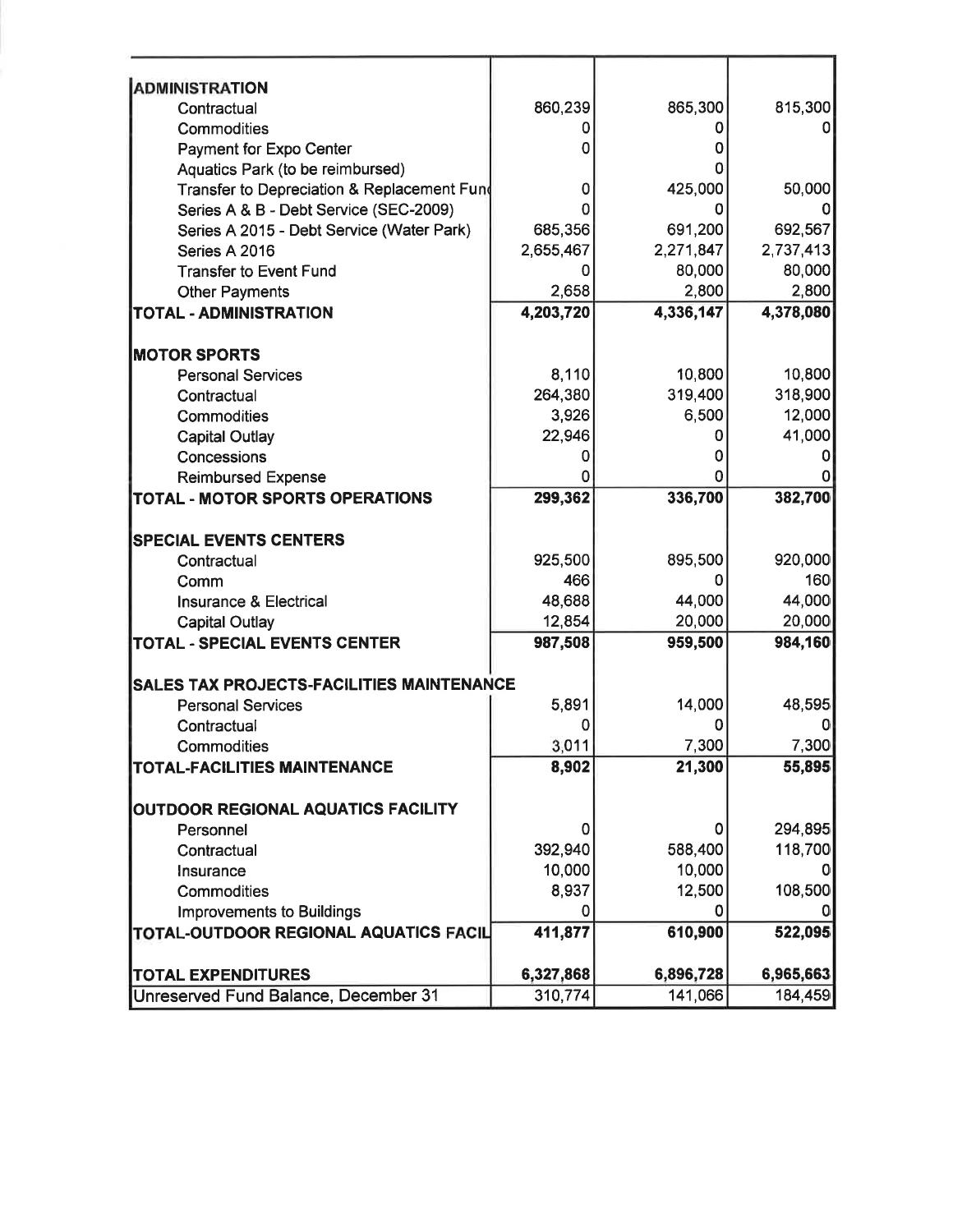|                                                    | 2020          | 2021 Budget | 2022          |
|----------------------------------------------------|---------------|-------------|---------------|
| <b>Sales Tax Fund-Depreciation &amp; Replaceme</b> | <b>Actual</b> | or Estimate | <b>Budget</b> |
| Unreserved Fund Balance, January 1                 | 1,197,938     | 1,080,398   | 1,005,398     |
| <b>IRevenues:</b>                                  |               |             |               |
| <b>Transfer from Other Funds</b>                   | 27,195        | 425,000     | 50,000        |
| <b>TOTAL RECEIPTS</b>                              | 27,195        | 425,000     | 50,000        |
| <b>RESOURCES AVAILABLE</b>                         | 1,225,133     | 1,505,398   | 1,055,398     |
| Expenditures:                                      |               |             |               |
| <b>Capital Outlay</b>                              | 144,735       | 500,000     | 20,000        |
| <b>ITOTAL EXPENDITURES</b>                         | 144,735       | 500,000     | 20,000        |
| Unreserved Fund Balance, December 31               | 1,080,398     | 1,005,398   | 1,035,398     |

# **SALES TAX FUND-DEPRECIATION & REPLACEMENT**

# ST FUND - ORGANIZATIONAL FUNDING

|                                      | 2020          | 2021 Budget | 2022          |
|--------------------------------------|---------------|-------------|---------------|
| ST - ORGANIZATIONAL FUNDING          | <b>Actual</b> | or Estimate | <b>Budget</b> |
| Unreserved Fund Balance, January 1   | 193,750       | 265,403     | 262,403       |
| Revenues:                            |               |             |               |
| <b>Non-Govt Grants</b>               |               |             |               |
| Sale of Labor and Material           |               |             |               |
| <b>Transfer from General Fund</b>    |               |             |               |
| <b>Transfer from Other Funds</b>     | 710,000       | 710,000     | 660,000       |
| <b>TOTAL RECEIPTS</b>                | 710,000       | 710,000     | 660,000       |
| <b>RESOURCES AVAILABLE</b>           | 903,750       | 975,403     | 922,403       |
| Expenditures:                        |               |             |               |
| <b>Personal Services</b>             |               |             | 01            |
| Contractual                          | 638,330       | 712,000     | 662,000       |
| Commodities                          |               | 1,000       | 1,000         |
| <b>Capital Outlay</b>                |               |             | 0             |
| <b>TOTAL EXPENDITURES</b>            | 638,347       | 713,000     | 663,000       |
| Unreserved Fund Balance, December 31 | 265,403       | 262,403     | 259,403       |

# **Sales Tax Projects-Events Fund**

|                                       | 2020          | 2021 Budget | 2022          |
|---------------------------------------|---------------|-------------|---------------|
| <b>Sales Tax Projects-Events Fund</b> | <b>Actual</b> | or Estimate | <b>Budget</b> |
| Unreserved Fund Balance, January 1    | 55,048        | 55,048      | 55,048        |
| lRevenues:                            |               |             |               |
| <b>Contributions &amp; Donations</b>  |               | 80,000      | 80,000        |
| <b>Transfer from Other Funds</b>      |               |             |               |
| <b>TOTAL RECEIPTS</b>                 |               | 80,000      | 80,000        |
| <b>RESOURCES AVAILABLE</b>            | 55,048        | 135,048     | 135,048       |
| Expenditures:                         |               |             |               |
| Contractual                           |               | 80,000      | 80,000        |
| <b>Capital Expenditures</b>           |               |             | 01            |
| <b>TOTAL EXPENDITURES</b>             |               | 80,000      | 80,000        |
| Unreserved Fund Balance, December 31  | 55,048        | 55,048      | 55,048        |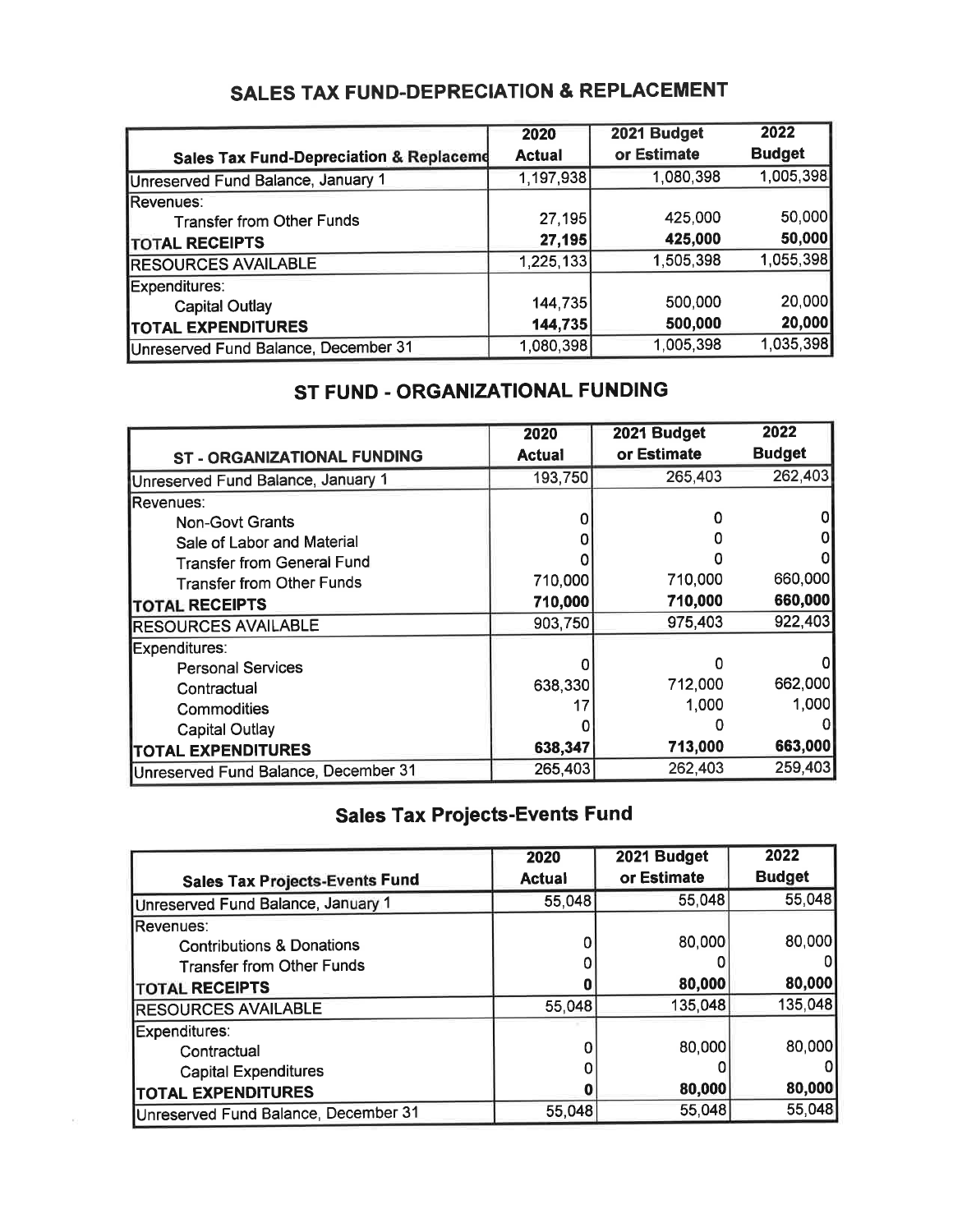## **DEBT SERVICE ACCOUNT**

In June of 1998, two series of Revenue Bonds were issued to fund the construction of projects voted on by the citizens of Dodge City. Series A was issued in the amount of \$6,000,000 was issued to fund the construction of a fourplex softball complex, updates to the Cavalier Field baseball complex located behind Sheridan Activity Center, construction of soccer fields, addition of air-conditioning and mechanical and other updates to the Civic Center and updates to other baseball/softball fields in the community. Construction is complete on all of these projects. The Series A Revenue Bonds were paid off early when the new revenue bonds to fund the Special Events Center were issued.

Construction of the Motor Sports Complex was completed in 2000 and the bonds issued for financing the proejct were paid off in 2008.

New Revenue Bonds were issued in 2009 to fund the Special Events Center. The Revenue Bond was issued in the amount of \$40,300,000. A reserve fund and debt service fund was required to be set up.

|                                    | 2020          | 2021 Budget  | 2022          |
|------------------------------------|---------------|--------------|---------------|
| <b>SEC Revenue Bond Fund</b>       | <b>Actual</b> | or Estimate  | <b>Budget</b> |
| <b>Reserve for Debt Service</b>    | 905,408       | 945,229      |               |
| <b>Bond Reserve</b>                | 3,620,434     | 3,725,050    |               |
| Revenues:                          |               |              |               |
| <b>Investment Earnings</b>         | 104,663       | NON-BUDGETED | NON-BUDGETED  |
| <b>Other Financing</b>             |               | <b>FUND</b>  | <b>FUND</b>   |
| <b>Transfer from Other Funds</b>   | 2,656,699     |              |               |
| <b>TOTAL RECEIPTS</b>              | 2,761,362     |              |               |
| <b>RESOURCES AVAILABLE</b>         | 7,287,204     |              |               |
| Expenditures:                      |               |              |               |
| Debt - Principal                   | 1,345,000     |              |               |
| Debt-Interest                      | 1,271,925     |              |               |
| <b>Debt Service Fees</b>           |               |              |               |
| <b>TOTAL EXPENDITURES</b>          | 2,616,925     |              |               |
| Reserved Fund Balance, December 31 | 4,670,279     |              |               |

|                                             | 2020          | 2021 Budget         | 2022                |
|---------------------------------------------|---------------|---------------------|---------------------|
| <b>Water Park Revenue Bond Fund</b>         | <b>Actual</b> | or Estimate         | <b>Budget</b>       |
| <b>Reserve for Debt Service</b>             | 264,993       | 252,233             |                     |
| <b>Bond Reserve</b>                         | 736,964       | 673,246             |                     |
| Revenues:                                   |               |                     |                     |
| <b>Investment Earnings</b>                  | $-76,001$     | <b>NON-BUDGETED</b> | <b>NON-BUDGETED</b> |
| Transfer from Other Funds (for Debt Serv Pm | 684,323       | <b>FUND</b>         | <b>FUND</b>         |
| Transfer from Other Funds (for Reserve Fund |               |                     |                     |
| <b>TOTAL RECEIPTS</b>                       | 608,322       |                     |                     |
| <b>RESOURCES AVAILABLE</b>                  | 1,610,279     |                     |                     |
| Expenditures:                               |               |                     |                     |
| Debt - Principal                            | 390,000       |                     |                     |
| Debt-Interest                               | 294,700       |                     |                     |
| <b>Debt Service Fees</b>                    | 100           |                     |                     |
| <b>TOTAL EXPENDITURES</b>                   | 684,800       |                     |                     |
| Reserved Fund Balance, December 31          | 925,479       |                     |                     |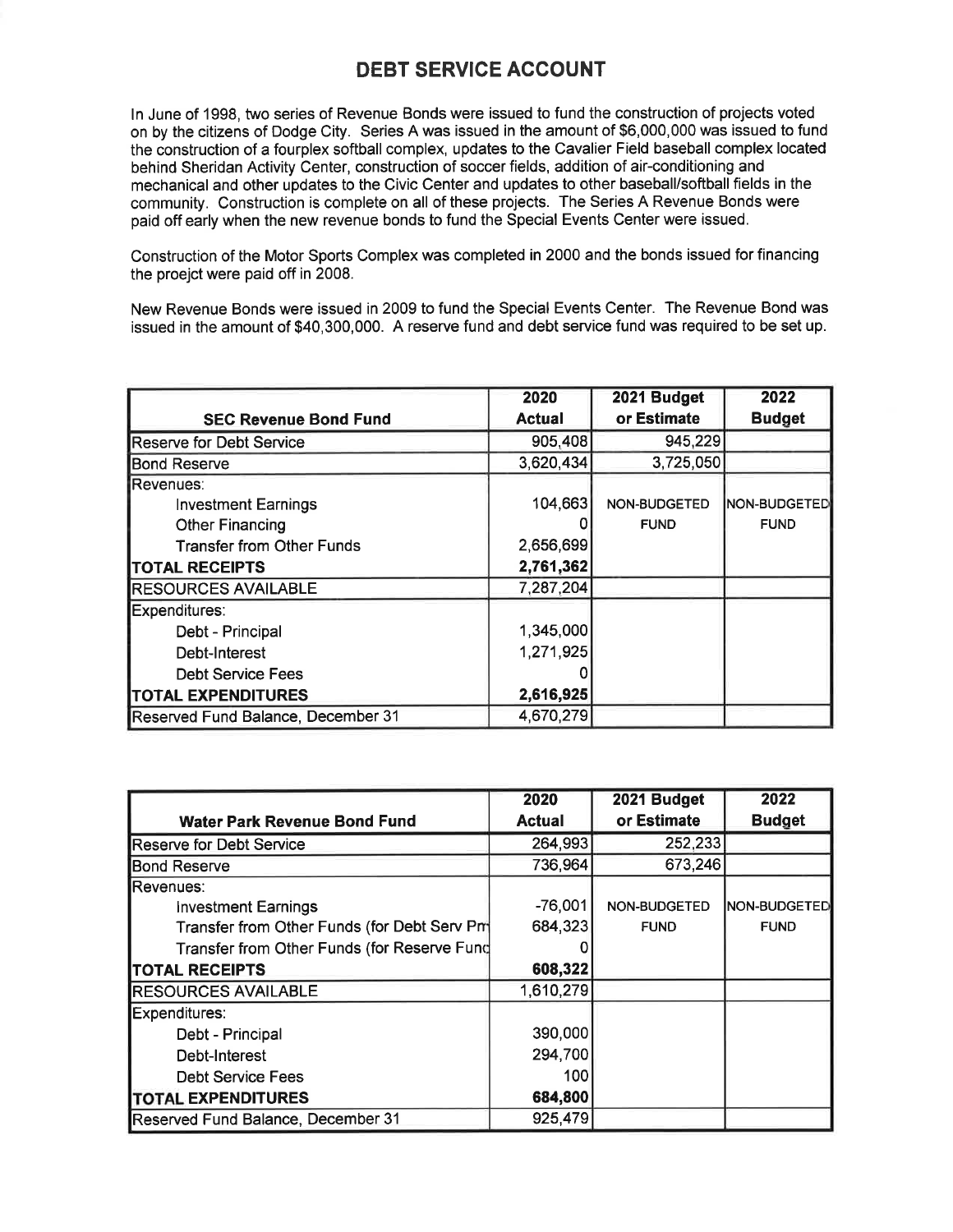

The graphs depict the annual payments as well as the outstanding bond amounts in future years.